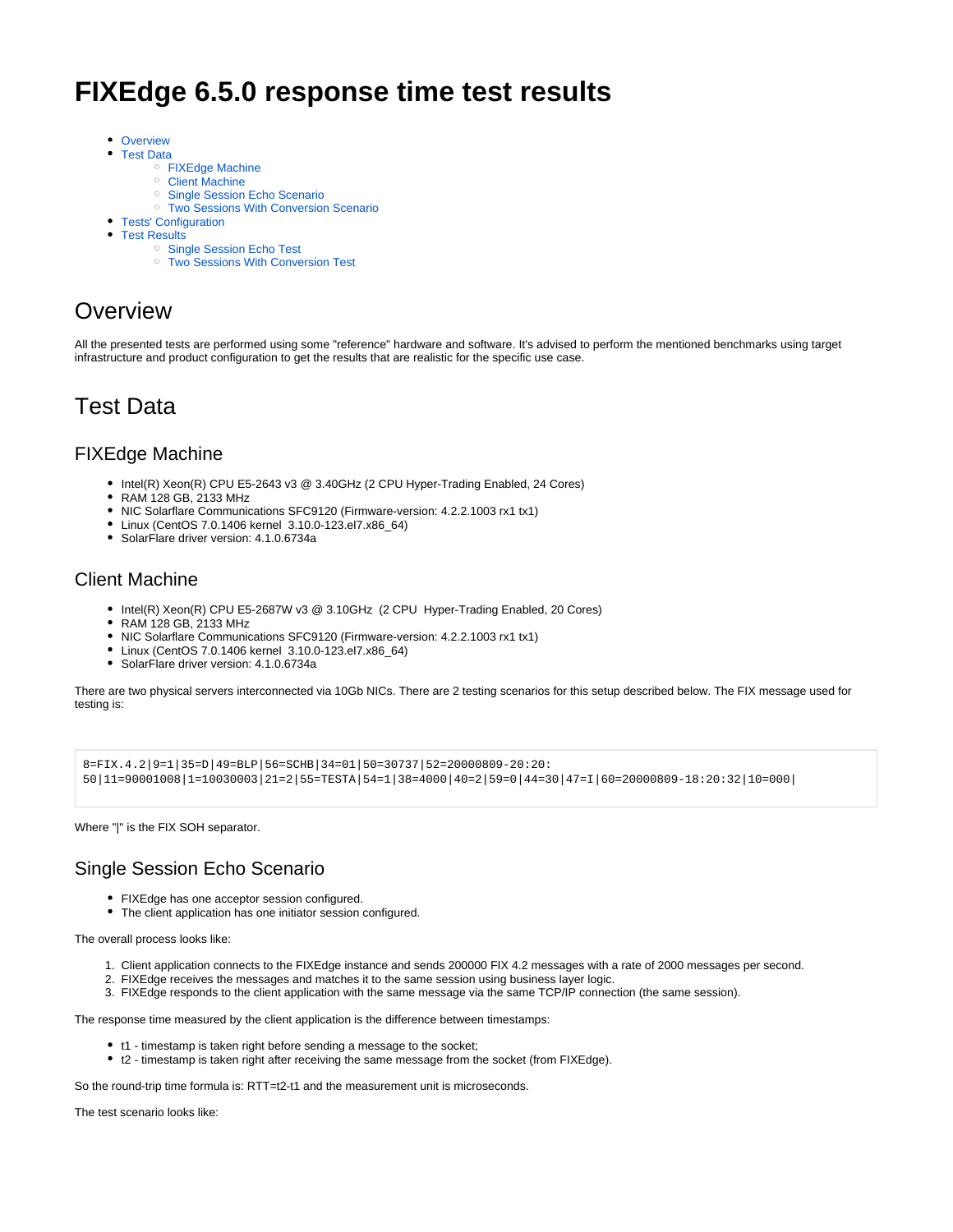

#### <span id="page-1-0"></span>Two Sessions With Conversion Scenario

- FIXEdge has two acceptor sessions configured.
- The client application has two initiator sessions configured.

The overall process looks like:

- 1. Client application connects to the FIXEdge instance (establishes session 1) and sends 200000 FIX 4.2 messages with a rate of 2000 messages per second.
- 2. Client application connects to the FIXEdge instance (establishes session 2) and starts to receive a message from another FIXEdge session.
- 3. FIXEdge receives the messages sent to it from client application (session 1).
- 4. FIXEdge uses business layer logic to route the message to another session and converts it from FIX 4.2 to FIX 4.4 protocol.
- 5. FIXEdge responds to the client application with the converted message via another TCP/IP connection (session 2).

The round-trip time measured by benchmark is the difference between timestamps (just like in the previous test):

- t1 timestamp is taken right before sending a message to the socket;
- t2 timestamp is taken right after receiving the same message from the socket (from FIXEdge).

The round-trip time formula is: RTT=t2-t1 and the measurement unit is microseconds.

The scenario looks like: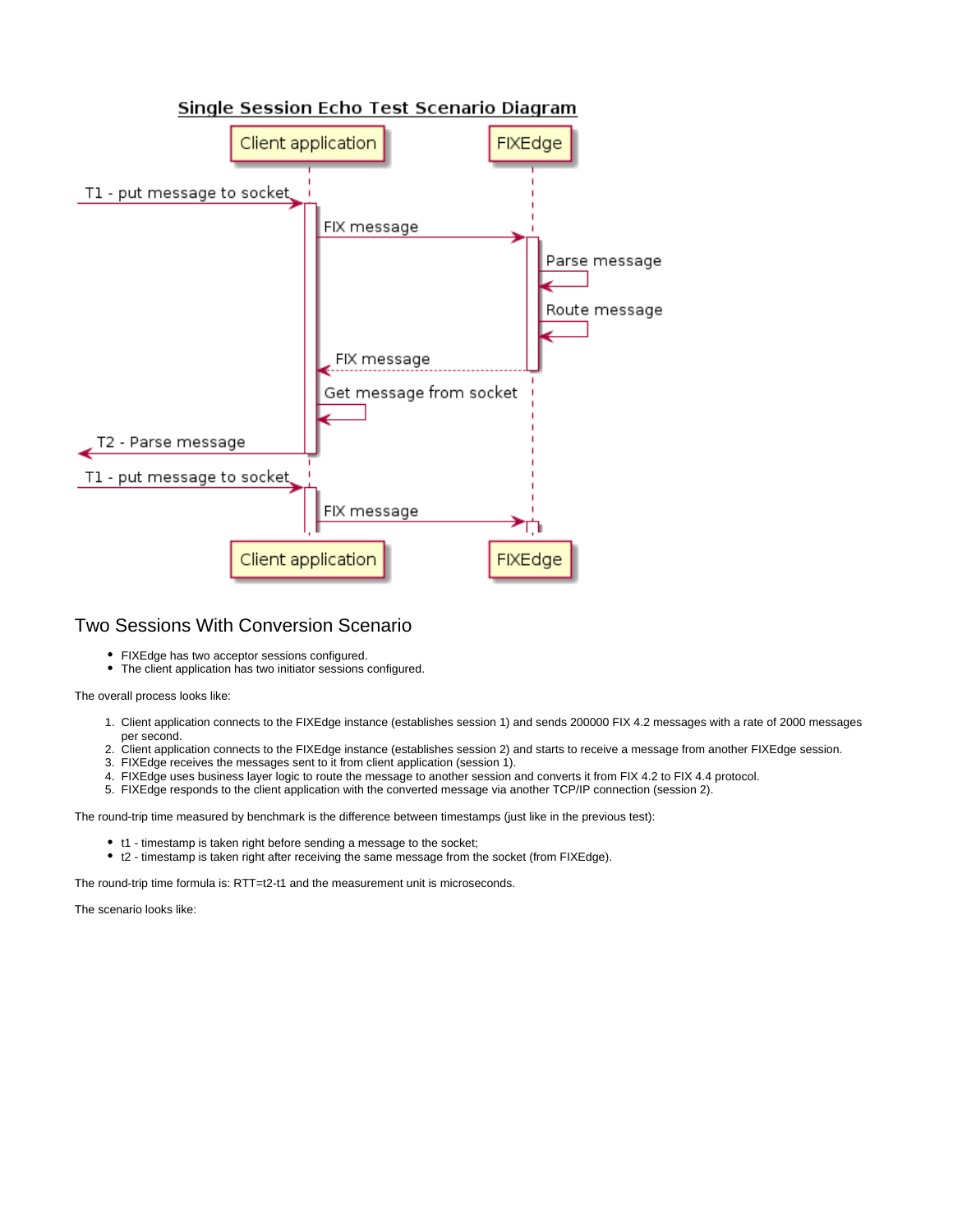

#### Two Sessions With Conversion Scenario Diagram

## <span id="page-2-0"></span>Tests' Configuration

| <b>Properties</b>                           | Value           |
|---------------------------------------------|-----------------|
| Preallocated message buffers <sup>1</sup>   | No              |
| Thread Affinity <sup>2</sup>                | Yes             |
| Thread pool or Aggressive Mode <sup>3</sup> | Aggressive Mode |
| Message storage type <sup>4</sup>           | persistentMM    |
| Solarflare OpenOnload <sup>5</sup>          | Yes             |
| <b>Message validation parameters</b>        |                 |
| MessageMustBeValidated <sup>6</sup>         | false           |
| <b>VerifyTagsValues</b>                     | false           |
| <b>IgnoreUnknownFields</b>                  | true            |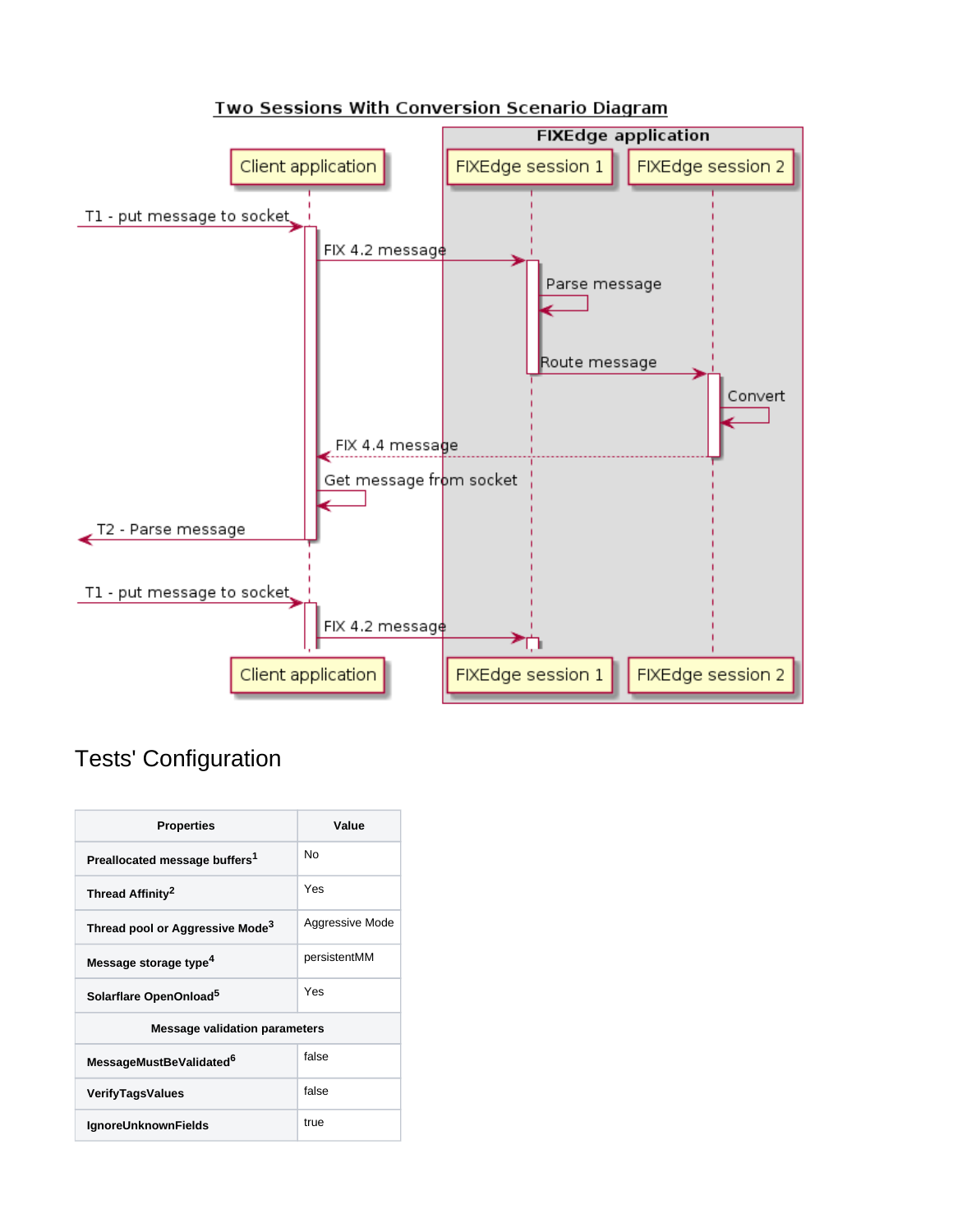| <b>VerifyRepeatingGroupBounds</b>     | false |
|---------------------------------------|-------|
| <b>CheckVersionOfOutgoingMessages</b> | false |

- 1. Preallocated RAM buffers for FIX messages.
- 2. Pin session threads to CPU cores.
- 3. Aggressive Mode is when two dedicated threads created for each session one thread to receive messages and one thread to send messages.
- 4. persistentMM is the message storage type represented by a memory-mapped local file.
- 5. OpenOnload is a Linux alternative networking stack that performs kernel bypass for the application data.
- 6. Message validation against FIX dictionaries takes a significant amount of all processing time so it's disabled for testing purposes.

# <span id="page-3-0"></span>Test Results

### <span id="page-3-1"></span>Single Session Echo Test

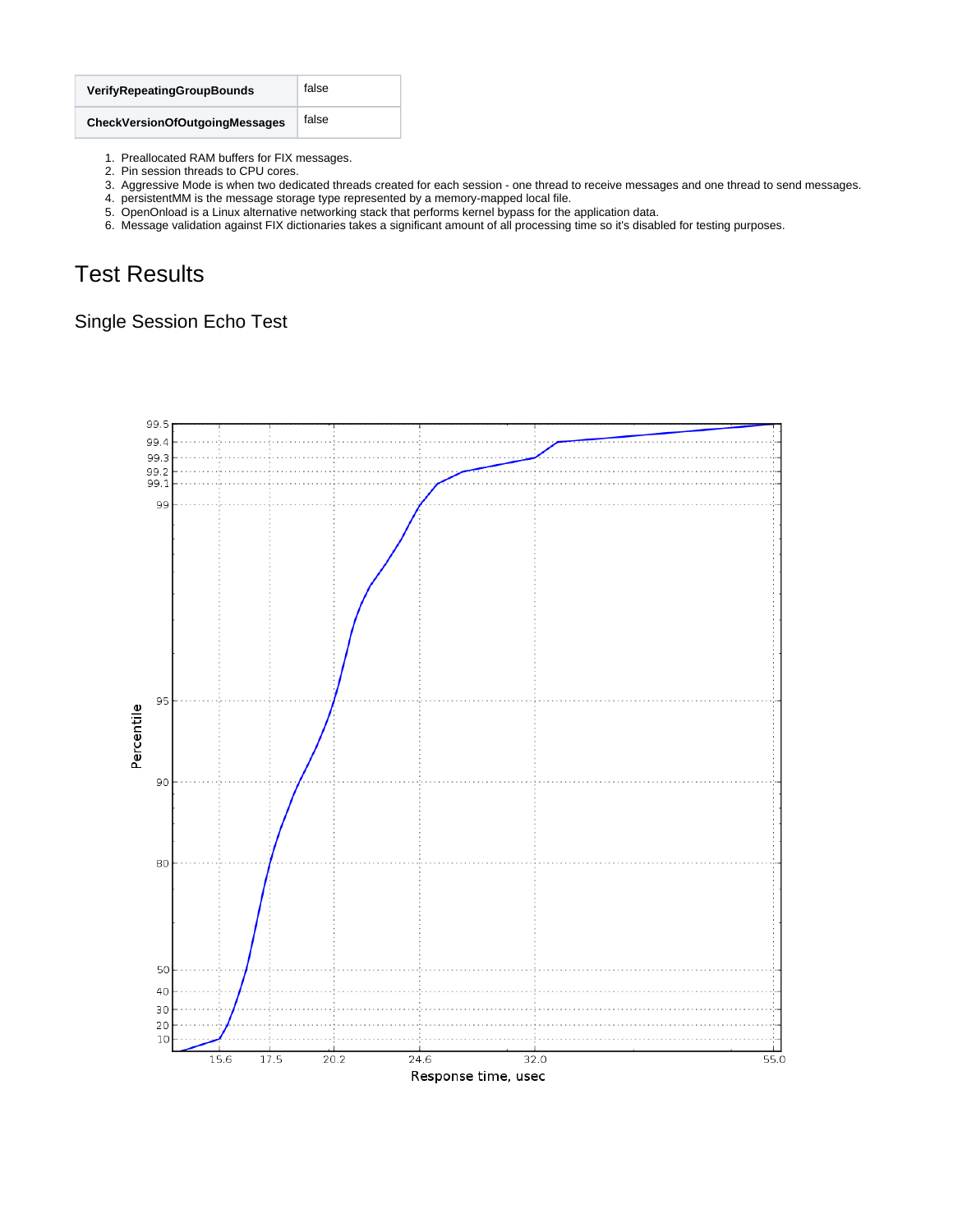| Response time distribution chart (microseconds) |                     |  |
|-------------------------------------------------|---------------------|--|
| <b>Percentiles</b>                              | <b>Microseconds</b> |  |
| 50                                              | 16.6                |  |
| 90                                              | 18.7                |  |
| 99                                              | 24.6                |  |
| 99.5                                            | 55.0                |  |
| General                                         | <b>Microseconds</b> |  |
| Median Response Time                            | 16.6                |  |
| Average Response Time                           | 17.2                |  |
| <b>Standard Deviation</b>                       | 6.6                 |  |

<span id="page-4-0"></span>Two Sessions With Conversion Test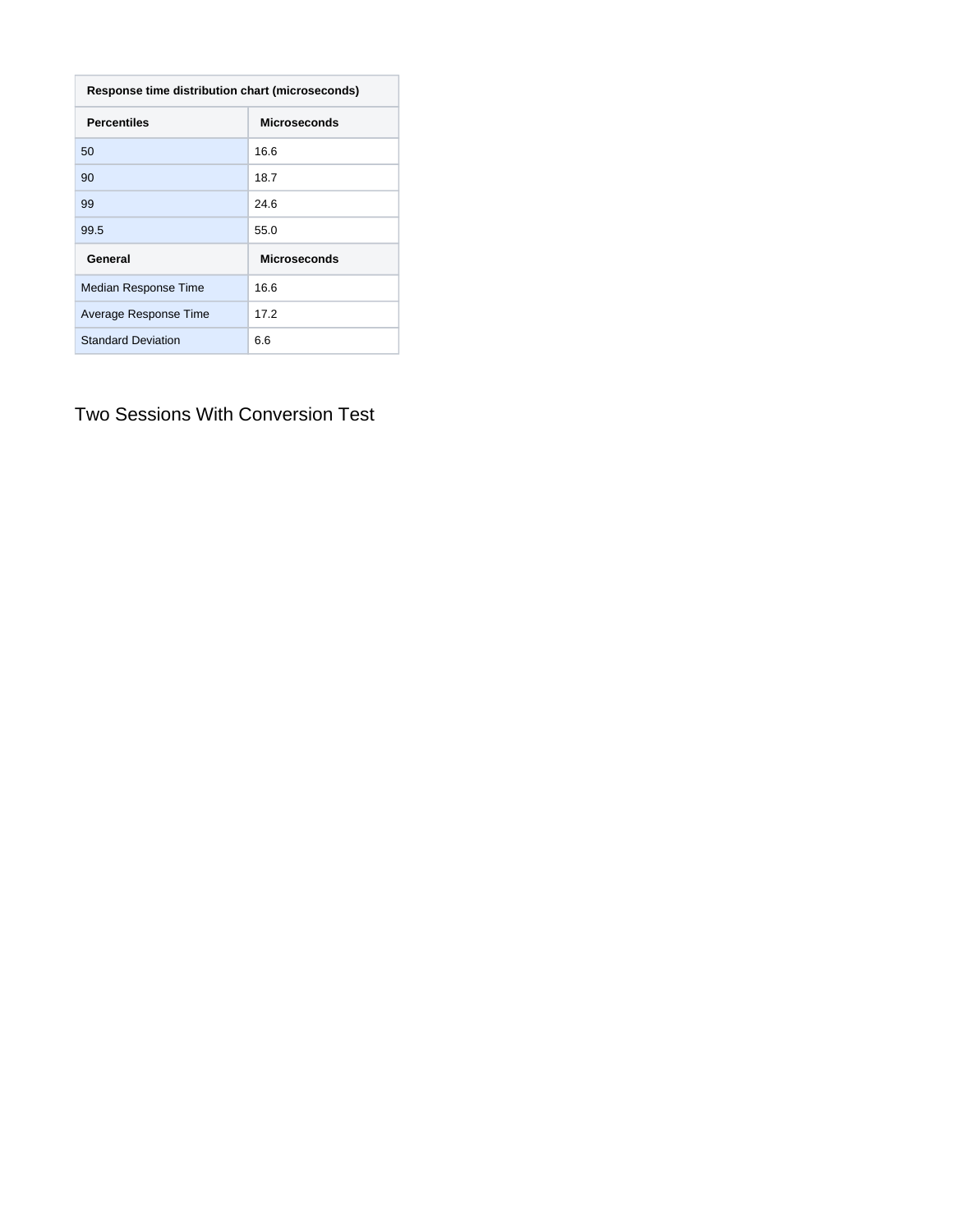

| Response time distribution chart (microseconds) |                     |  |
|-------------------------------------------------|---------------------|--|
| Percentiles                                     | <b>Microseconds</b> |  |
| 50                                              | 23.5                |  |
| 90                                              | 26.6                |  |
| 99                                              | 32.4                |  |
| 99.5                                            | 65.0                |  |
| General                                         | <b>Microseconds</b> |  |
| Median Response Time                            | 23.5                |  |
| Average Response Time                           | 24.3                |  |